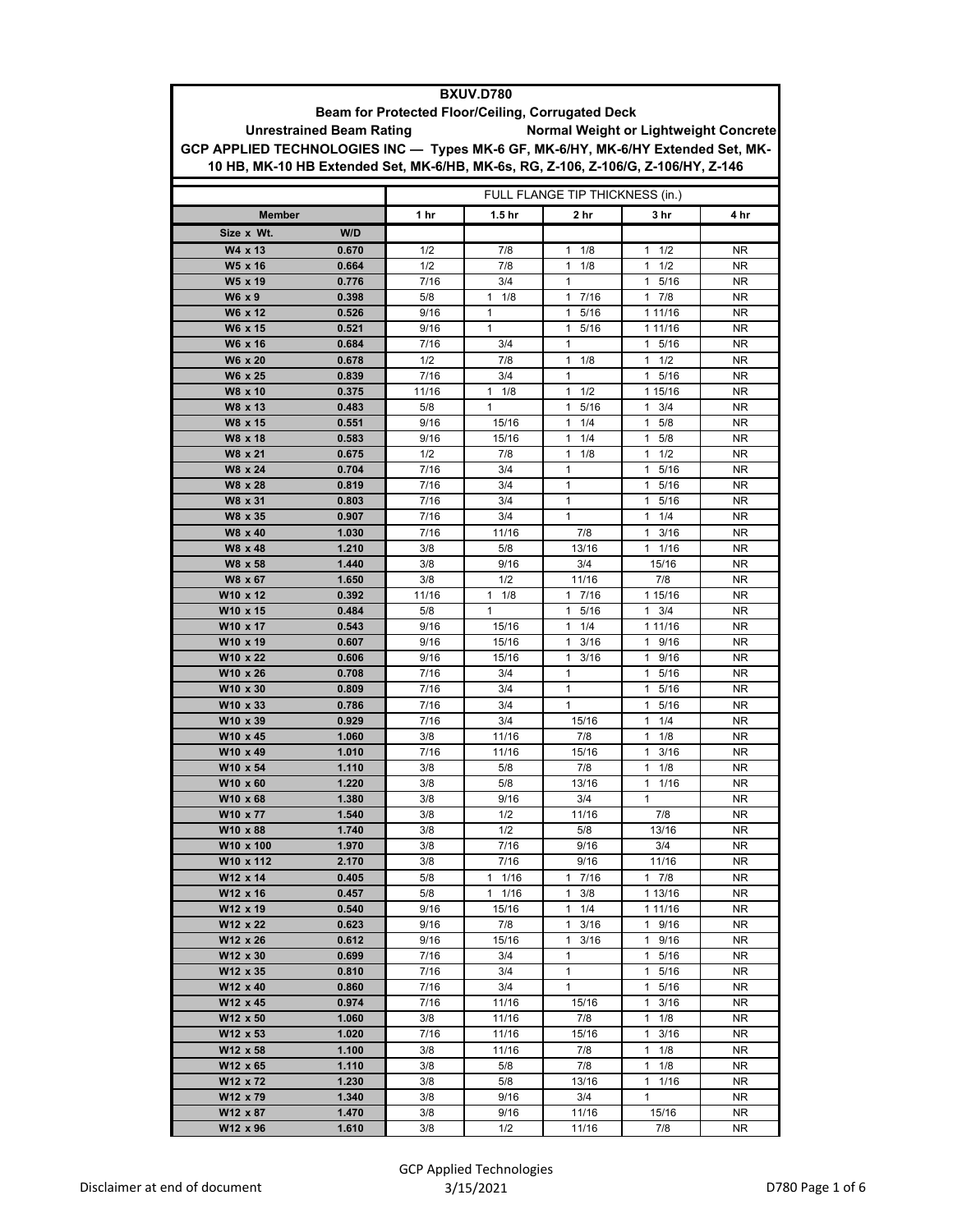|                                          | FULL FLANGE TIP THICKNESS (in.) |                     |                         |                                 |                  |
|------------------------------------------|---------------------------------|---------------------|-------------------------|---------------------------------|------------------|
| <b>Member</b>                            | 1 hr                            | 1.5 <sub>hr</sub>   | 2 hr                    | 3 hr                            | 4 hr             |
| Size x Wt.<br>W/D                        |                                 |                     |                         |                                 |                  |
| W12 x 106<br>1.770                       | 3/8                             | 1/2                 | 5/8                     | 13/16                           | NR.              |
| W12 x 120<br>1.990                       | 3/8                             | 7/16                | 9/16                    | 3/4                             | NR.              |
| W12 x 136<br>2.230                       | 3/8                             | 7/16                | 9/16                    | 11/16                           | NR.              |
| W12 x 152<br>2.450                       | 3/8                             | 3/8                 | 1/2                     | 5/8                             | NR.              |
| W12 x 170<br>2.720                       | 3/8                             | 3/8                 | 7/16                    | 9/16                            | NR.              |
| W12 x 190<br>3.000                       | 3/8                             | 3/8                 | 7/16                    | 9/16                            | NR               |
| W12 x 210<br>3.270                       | 3/8                             | 3/8                 | 3/8                     | 1/2                             | NR.              |
| W12 x 230<br>3.550                       | 3/8                             | 3/8                 | 3/8                     | 1/2                             | <b>NR</b>        |
| W12 x 252<br>3.840                       | 3/8                             | 3/8                 | 3/8                     | 7/16                            | NR.              |
| W12 x 279<br>4.190                       | 3/8                             | 3/8                 | 3/8                     | 7/16                            | NR.              |
| W12 x 305<br>4.490                       | 3/8                             | 3/8                 | 3/8                     | 3/8                             | NR.              |
| W12 x 336<br>4.850                       | 3/8                             | 3/8                 | 3/8                     | 3/8                             | NR.              |
| W14 x 22<br>0.534<br>W14 x 26<br>0.628   | 9/16<br>9/16                    | $\mathbf{1}$<br>7/8 | 5/16<br>1.<br>3/16<br>1 | 1 11/16<br>9/16<br>$\mathbf{1}$ | NR<br>NR.        |
| W14 x 30<br>0.644                        | 1/2                             | 7/8                 | $1 \t3/16$              | $1 \t1/2$                       | NR.              |
| W14 x 34<br>0.725                        | 7/16                            | 3/4                 | 1                       | 1 5/16                          | NR.              |
| W14 x 38<br>0.809                        | 7/16                            | 3/4                 | 1                       | $\mathbf{1}$<br>5/16            | NR.              |
| W14 x 43<br>0.874                        | 7/16                            | 3/4                 | $\mathbf{1}$            | 5/16<br>$\mathbf{1}$            | NR.              |
| W14 x 48<br>0.970                        | 7/16                            | 11/16               | 15/16                   | $1 \t3/16$                      | NR               |
| W14 x 53<br>1.060                        | 3/8                             | 11/16               | 7/8                     | 1/8<br>1                        | NR.              |
| W14 x 61<br>1.100                        | 3/8                             | 11/16               | 7/8                     | $\mathbf{1}$<br>1/8             | NR.              |
| W14 x 68<br>1.220                        | 3/8                             | 5/8                 | 13/16                   | $1 \t1/16$                      | NR.              |
| W14 x 74<br>1.320                        | 3/8                             | 9/16                | 3/4                     | $\mathbf{1}$                    | NR.              |
| W14 x 82<br>1.450                        | 3/8                             | 9/16                | 3/4                     | 15/16                           | NR.              |
| W14 x 90<br>1.310                        | 3/8                             | 9/16                | 3/4                     | 1                               | NR.              |
| W14 x 99<br>1.430                        | 3/8                             | 9/16                | 3/4                     | 15/16                           | NR.              |
| W14 x 109<br>1.570                       | 3/8                             | 1/2                 | 11/16                   | 7/8                             | <b>NR</b>        |
| 1.710<br>W14 x 120                       | 3/8                             | 1/2                 | 5/8                     | 13/16                           | NR.              |
| W14 x 132<br>1.890                       | 3/8                             | 7/16                | 5/8                     | 3/4                             | NR.              |
| W14 x 145<br>1.990                       | 3/8                             | 7/16                | 9/16                    | 3/4                             | NR.              |
| W14 x 159<br>2.160                       | 3/8                             | 7/16                | 9/16                    | 11/16                           | ΝR               |
| W14 x 176<br>2.380                       | 3/8                             | 3/8                 | 1/2                     | 5/8                             | NR.              |
| W14 x 193<br>2.600<br>W14 x 211<br>2.810 | 3/8<br>3/8                      | 3/8<br>3/8          | 1/2<br>7/16             | 5/8<br>9/16                     | <b>NR</b><br>NR. |
| W14 x 233<br>3.080                       | 3/8                             | 3/8                 | 7/16                    | 9/16                            | NR.              |
| W14 x 257<br>3.360                       | 3/8                             | 3/8                 | 3/8                     | 1/2                             | NR.              |
| W14 x 283<br>3.660                       | 3/8                             | 3/8                 | 3/8                     | 7/16                            | NR.              |
| W14 x 311<br>3.980                       | 3/8                             | 3/8                 | 3/8                     | 7/16                            | NR.              |
| W14 x 342<br>4.320                       | 3/8                             | 3/8                 | 3/8                     | 7/16                            | NR.              |
| W14 x 370<br>4.630                       | 3/8                             | 3/8                 | 3/8                     | 3/8                             | NR               |
| W14 x 398<br>4.930                       | 3/8                             | 3/8                 | 3/8                     | 3/8                             | NR.              |
| W14 x 426<br>5.210                       | 3/8                             | 3/8                 | 3/8                     | 3/8                             | NR               |
| W14 x 455<br>5.530                       | 3/8                             | 3/8                 | 3/8                     | 3/8                             | NR.              |
| W14 x 500<br>5.950                       | 3/8                             | 3/8                 | 3/8                     | 3/8                             | NR.              |
| W14 x 550<br>6.430                       | 3/8                             | 3/8                 | 3/8                     | 3/8                             | NR.              |
| W14 x 605<br>6.960                       | 3/8                             | 3/8                 | 3/8                     | 3/8                             | NR.              |
| W14 x 665<br>7.490                       | 3/8                             | 3/8                 | 3/8                     | 3/8                             | NR.              |
| W14 x 730<br>8.080<br>W16 x 26<br>0.558  | 3/8<br>9/16                     | 3/8<br>15/16        | 3/8<br>1/4<br>1         | 3/8<br>5/8<br>$\mathbf{1}$      | NR<br>NR.        |
| W16 x 31<br>0.661                        | 1/2                             | 7/8                 | 3/16<br>1               | $1 \t1/2$                       | NR.              |
| W16 x 36<br>0.702                        | 7/16                            | 3/4                 | 1                       | 1 5/16                          | NR.              |
| W16 x 40<br>0.780                        | 7/16                            | 3/4                 | 1                       | 1 5/16                          | NR.              |
| W16 x 45<br>0.870                        | 7/16                            | 3/4                 | 1                       | $\mathbf{1}$<br>5/16            | NR.              |
| W16 x 50<br>0.962                        | 7/16                            | 11/16               | 15/16                   | 1/4<br>1                        | NR               |
| W16 x 57<br>1.090                        | 3/8                             | 11/16               | 7/8                     | 1/8<br>1                        | NR.              |
| W16 x 67<br>1.090                        | 3/8                             | 11/16               | 7/8                     | $\mathbf{1}$<br>1/8             | ΝR               |
| W16 x 77<br>1.250                        | 3/8                             | 5/8                 | 13/16                   | $1 \t1/16$                      | NR               |
| W16 x 89<br>1.430                        | 3/8                             | 9/16                | 3/4                     | 15/16                           | NR.              |
| W16 x 100<br>1.590                       | 3/8                             | 1/2                 | 11/16                   | 7/8                             | NR               |
| W18 x 35<br>0.672                        | 1/2                             | 7/8                 | $1 \t1/8$               | $1 \t1/2$                       | NR.              |
| W18 x 40<br>0.768                        | 7/16                            | 3/4                 | 1                       | 5/16<br>$\mathbf{1}$            | NR.              |
| W18 x 46<br>0.876                        | 7/16                            | 3/4                 | 1                       | 1 5/16                          | NR               |
| W18 x 50<br>0.880                        | 7/16                            | 3/4                 | 1                       | $1 \t5/16$                      | NR               |
| W18 x 55<br>0.963                        | 7/16                            | 11/16               | 15/16                   | 1/4<br>$\mathbf{1}$             | <b>NR</b>        |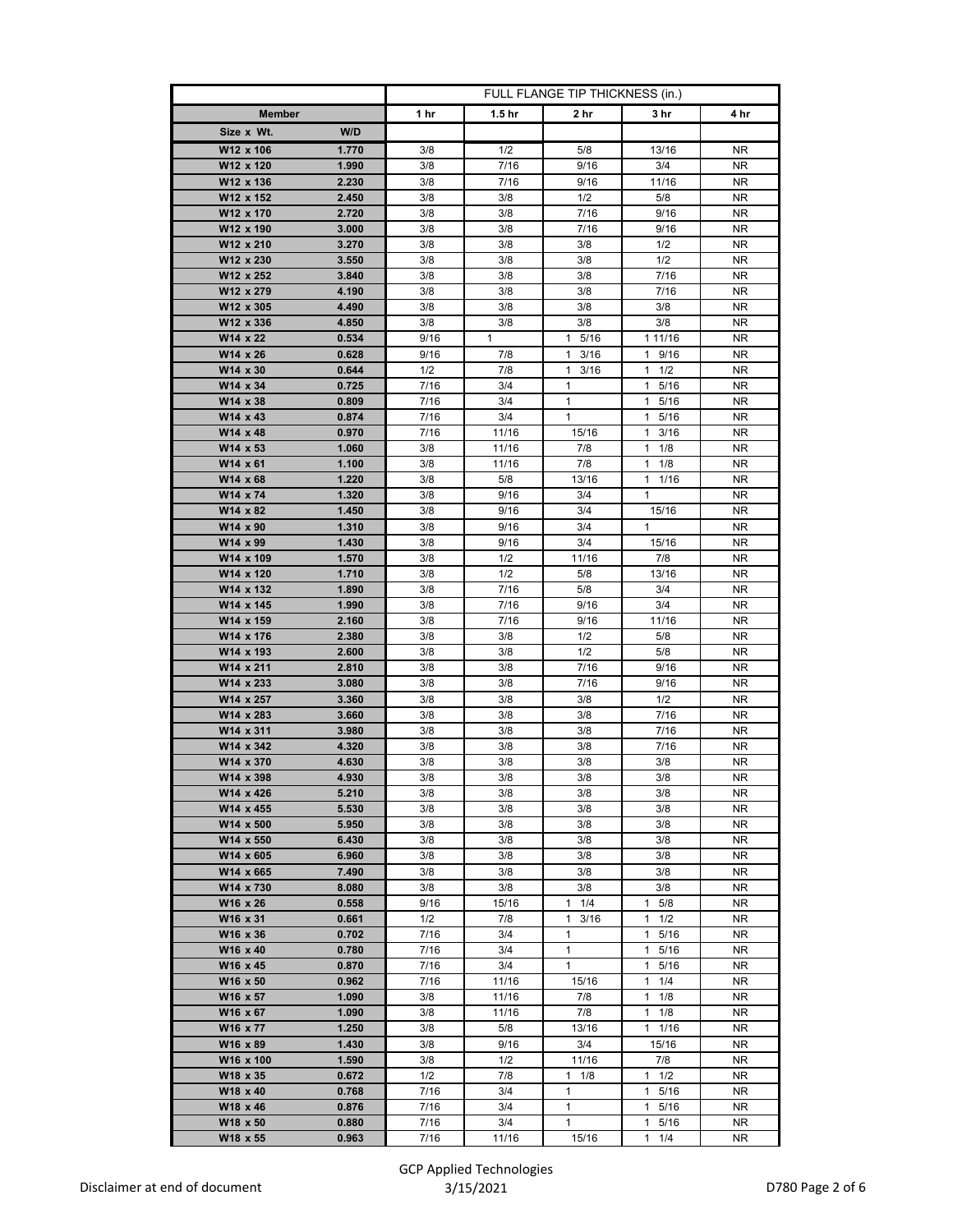|                        |                | FULL FLANGE TIP THICKNESS (in.) |                   |              |                      |            |
|------------------------|----------------|---------------------------------|-------------------|--------------|----------------------|------------|
| <b>Member</b>          |                | 1 hr                            | 1.5 <sub>hr</sub> | 2 hr         | 3 hr                 | 4 hr       |
| Size x Wt.             | W/D            |                                 |                   |              |                      |            |
| W18 x 60               | 1.040          | 7/16                            | 11/16             | 7/8          | $1 \t3/16$           | NR.        |
| W18 x 65               | 1.130          | 3/8                             | 5/8               | 7/8          | $1 \t1/8$            | NR.        |
| W18 x 71               | 1.220          | 3/8                             | 5/8               | 13/16        | $\mathbf{1}$<br>1/16 | NR.        |
| W18 x 76               | 1.130          | 3/8                             | 5/8               | 7/8          | $1 \t1/8$            | NR.        |
| W18 x 86               | 1.270          | 3/8                             | 5/8               | 13/16        | $\mathbf{1}$         | <b>NR</b>  |
| W18 x 97               | 1.420          | 3/8                             | 9/16              | 3/4          | 15/16                | NR.        |
| W18 x 106              | 1.550          | 3/8                             | 1/2               | 11/16        | 7/8                  | NR.        |
| W18 x 119              | 1.720          | 3/8                             | 1/2               | 5/8          | 13/16                | <b>NR</b>  |
| W21 x 44               | 0.746          | 7/16                            | 3/4               | $\mathbf{1}$ | 1 5/16               | NR.        |
| W21 x 50               | 0.838          | 7/16                            | 3/4               | $\mathbf{1}$ | 1 5/16               | NR.        |
| W21 x 57               | 0.952          | 7/16                            | 11/16             | 15/16        | $\mathbf{1}$<br>1/4  | NR.        |
| W21 x 62               | 0.952          | 7/16                            | 11/16             | 15/16        | $1 \t1/4$            | NR.        |
| W21 x 68               | 1.040          | 7/16                            | 11/16             | 7/8          | $1 \t3/16$           | NR         |
| W21 x 73               | 1.110          | 3/8                             | 5/8               | 7/8          | 1/8<br>1             | NR.        |
| W21 x 83               | 1.260          | 3/8                             | 5/8               | 13/16        | $1 \t1/16$           | NR.        |
| W21 x 93               | 1.400          | 3/8                             | 9/16              | 3/4          | 15/16                | <b>NR</b>  |
| W21 x 101              | 1.300          | 3/8                             | 9/16              | 3/4          | 1                    | NR.        |
| W21 x 111              | 1.430          | 3/8                             | 9/16              | 3/4          | 15/16                | NR.        |
| W21 x 122              | 1.570          | 3/8                             | 1/2               | 11/16        | 7/8                  | NR.        |
| W21 x 132              | 1.680          | 3/8                             | 1/2               | 5/8          | 7/8                  | NR.        |
| W21 x 147              | 1.870          | 3/8                             | 7/16              | 5/8          | 13/16                | <b>NR</b>  |
| W24 x 55<br>W24 x 62   | 0.828<br>0.934 | 7/16<br>7/16                    | 3/4<br>3/4        | 1<br>15/16   | 1 5/16<br>$1 \t1/4$  | NR.<br>NR. |
| W24 x 68               | 0.942          | 7/16                            | 3/4               | 15/16        | $1 \t1/4$            | NR.        |
| W24 x 76               | 1.050          | 7/16                            | 11/16             | 7/8          | $\mathbf{1}$<br>3/16 | ΝR         |
| W24 x 84               | 1.150          | 3/8                             | 5/8               | 13/16        | 1/8<br>1             | NR.        |
| W24 x 94               | 1.280          | 3/8                             | 5/8               | 13/16        | 1                    | <b>NR</b>  |
| W24 x 104              | 1.240          | 3/8                             | 5/8               | 13/16        | $\mathbf{1}$<br>1/16 | ΝR         |
| W24 x 117              | 1.380          | 3/8                             | 9/16              | 3/4          | $\mathbf{1}$         | NR.        |
| W24 x 131              | 1.540          | 3/8                             | 1/2               | 11/16        | 7/8                  | NR.        |
| W24 x 146              | 1.700          | 3/8                             | 1/2               | 5/8          | 13/16                | NR         |
| W24 x 162              | 1.880          | 3/8                             | 7/16              | 5/8          | 13/16                | NR.        |
| W27 x 84               | 1.030          | 7/16                            | 11/16             | 7/8          | $1 \t3/16$           | <b>NR</b>  |
| W27 x 94               | 1.150          | 3/8                             | 5/8               | 13/16        | $1 \t1/8$            | NR.        |
| W27 x 102              | 1.240          | 3/8                             | 5/8               | 13/16        | 1 1/16               | NR         |
| W27 x 114              | 1.390          | 3/8                             | 9/16              | 3/4          | 15/16                | NR.        |
| W27 x 129              | 1.560          | 3/8                             | 1/2               | 11/16        | 7/8                  | NR.        |
| W27 x 146              | 1.550          | 3/8                             | 1/2               | 11/16        | 7/8                  | NR.        |
| W27 x 161              | 1.700          | 3/8                             | 1/2               | 5/8          | 13/16                | NR.        |
| W27 x 178              | 1.870          | 3/8                             | 7/16              | 5/8          | 13/16                | NR.        |
| W30 x 90               | 1.020          | 7/16                            | 11/16             | 15/16        | $1 \t3/16$           | NR         |
| W30 x 99               | 1.120          | 3/8                             | 5/8               | 7/8          | $1 \t1/8$<br>11/16   | NR.        |
| W30 x 108<br>W30 x 116 | 1.210<br>1.300 | 3/8<br>3/8                      | 5/8<br>9/16       | 13/16<br>3/4 | $\mathbf{1}$         | NR.<br>NR. |
| W30 x 124              | 1.390          | 3/8                             | 9/16              | 3/4          | 15/16                | NR.        |
| W30 x 132              | 1.470          | 3/8                             | 9/16              | 11/16        | 15/16                | NR.        |
| W30 x 173              | 1.660          | 3/8                             | 1/2               | 11/16        | 7/8                  | NR.        |
| W30 x 191              | 1.850          | 3/8                             | 7/16              | 5/8          | 13/16                | NR.        |
| W30 x 211              | 2.010          | 3/8                             | 7/16              | 9/16         | 3/4                  | NR.        |
| W33 x 118              | 1.210          | 3/8                             | 5/8               | 13/16        | $1 \t1/16$           | ΝR         |
| W33 x 130              | 1.320          | 3/8                             | 9/16              | 3/4          | 1                    | NR.        |
| W33 x 141              | 1.430          | 3/8                             | 9/16              | 3/4          | 15/16                | NR.        |
| W33 x 152              | 1.530          | 3/8                             | 1/2               | 11/16        | 7/8                  | NR.        |
| W33 x 169              | 1.700          | 3/8                             | 1/2               | 5/8          | 13/16                | NR.        |
| W33 x 201              | 1.790          | 3/8                             | 1/2               | 5/8          | 13/16                | <b>NR</b>  |
| W33 x 221              | 1.970          | 3/8                             | 7/16              | 9/16         | 3/4                  | NR         |
| W33 x 241              | 2.130          | 3/8                             | 7/16              | 9/16         | 11/16                | NR         |
| W36 x 135              | 1.290          | 3/8                             | 5/8               | 13/16        | $\mathbf{1}$         | NR.        |
| W36 x 150              | 1.430          | 3/8                             | 9/16              | 3/4          | 15/16                | NR.        |
| W36 x 160              | 1.510          | 3/8                             | 9/16              | 11/16        | 15/16                | NR         |
| W36 x 170              | 1.600          | 3/8                             | 1/2<br>1/2        | 11/16        | 7/8                  | NR.        |
| W36 x 182<br>W36 x 194 | 1.720          | 3/8                             | 1/2               | 5/8          | 13/16                | NR.        |
| W36 x 210              | 1.810<br>1.960 | 3/8<br>3/8                      | 7/16              | 5/8<br>9/16  | 13/16<br>3/4         | NR.<br>NR  |
|                        |                |                                 |                   |              |                      |            |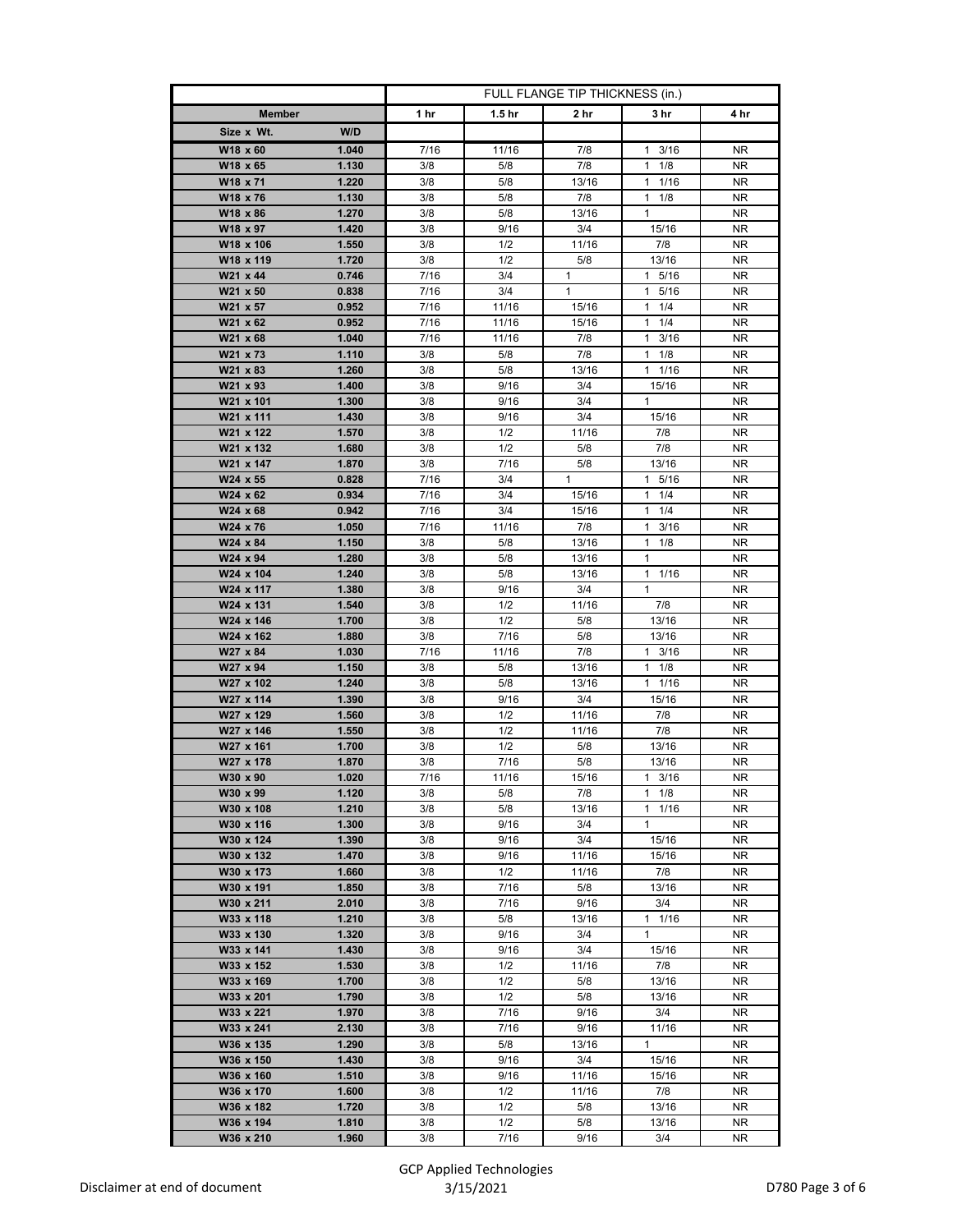|                                | FULL FLANGE TIP THICKNESS (in.) |                        |                              |                                 |            |
|--------------------------------|---------------------------------|------------------------|------------------------------|---------------------------------|------------|
| <b>Member</b>                  | 1 hr                            | 1.5 <sub>hr</sub>      | 2 hr                         | 3 hr                            | 4 hr       |
| W/D<br>Size x Wt.              |                                 |                        |                              |                                 |            |
| W36 x 230<br>1.950             | 3/8                             | 7/16                   | 9/16                         | 3/4                             | NR.        |
| W36 x 245<br>2.080             | 3/8                             | 7/16                   | 9/16                         | 3/4                             | <b>NR</b>  |
| W36 x 256<br>2.370             | 3/8                             | 3/8                    | 1/2                          | 11/16                           | NR.        |
| W36 x 260<br>2.180             | 3/8                             | 7/16                   | 9/16                         | 11/16                           | NR.        |
| W36 x 280<br>2.350             | 3/8                             | 3/8                    | 1/2                          | 11/16                           | <b>NR</b>  |
| W36 x 300<br>2.500             | 3/8                             | 3/8                    | 1/2                          | 5/8                             | NR         |
| Other<br>0.37                  | 11/16                           | 1<br>1/8               | 1/2<br>1                     | 1 15/16                         | NR.        |
| 0.38<br>Other                  | 11/16                           | 1/8<br>1               | 1/2<br>1                     | 1 15/16                         | <b>NR</b>  |
| Other<br>0.39                  | 11/16                           | 1<br>1/8               | 17/16                        | 1 15/16                         | NR.        |
| Other<br>0.40                  | 5/8                             | 1<br>1/8               | 7/16<br>$\mathbf{1}$         | $1 \t7/8$                       | NR         |
| 0.41<br>Other                  | 5/8                             | $\mathbf{1}$<br>1/16   | 7/16<br>$\mathbf{1}$         | $\mathbf{1}$<br>7/8             | <b>NR</b>  |
| 0.42<br>Other                  | 5/8                             | 1/16<br>1              | 7/16<br>1                    | 17/8                            | NR.        |
| Other<br>0.43<br>0.44          | 5/8<br>5/8                      | 1<br>1/16<br>1<br>1/16 | 17/16<br>3/8<br>1            | 1 13/16                         | NR.        |
| Other<br>0.45<br>Other         | 5/8                             | 1/16<br>1              | 3/8<br>1                     | 1 13/16<br>1 13/16              | NR.<br>NR. |
| Other<br>0.46                  | 5/8                             | 1/16<br>1              | $\mathbf{1}$<br>3/8          | 1 13/16                         | <b>NR</b>  |
| Other<br>0.47                  | 5/8                             | 1                      | 3/8<br>1                     | 3/4<br>$\mathbf{1}$             | NR.        |
| 0.48<br>Other                  | 5/8                             | $\mathbf{1}$           | 1<br>3/8                     | $\mathbf{1}$<br>3/4             | NR.        |
| Other<br>0.49                  | 5/8                             | 1                      | 1<br>5/16                    | $\mathbf{1}$<br>3/4             | <b>NR</b>  |
| 0.50<br>Other                  | 5/8                             | 1                      | 1 5/16                       | $1 \t3/4$                       | NR.        |
| 0.51<br>Other                  | 9/16                            | 1                      | 5/16<br>$\mathbf{1}$         | 1 11/16                         | <b>NR</b>  |
| 0.52<br>Other                  | 9/16                            | $\mathbf{1}$           | 1<br>5/16                    | 1 11/16                         | NR.        |
| Other<br>0.53                  | 9/16                            | $\mathbf{1}$           | 5/16<br>$\mathbf{1}$         | 1 11/16                         | NR.        |
| 0.54<br>Other                  | 9/16                            | 15/16                  | 1/4<br>1                     | 1 11/16                         | <b>NR</b>  |
| Other<br>0.55                  | 9/16                            | 15/16                  | 1/4<br>1                     | 1<br>5/8                        | NR         |
| 0.56<br>Other                  | 9/16                            | 15/16                  | 1/4<br>1                     | 5/8<br>1                        | NR.        |
| Other<br>0.57                  | 9/16                            | 15/16                  | 1/4<br>1                     | 5/8<br>1                        | <b>NR</b>  |
| Other<br>0.58                  | 9/16                            | 15/16                  | 1<br>1/4                     | 1<br>5/8                        | NR.        |
| 0.59<br><b>Other</b>           | 9/16                            | 15/16                  | 1/4<br>1                     | 5/8<br>1                        | NR.        |
| Other<br>0.60                  | 9/16                            | 15/16                  | 3/16<br>1                    | 9/16<br>1                       | NR.        |
| Other<br>0.61                  | 9/16                            | 15/16                  | 3/16<br>$\mathbf{1}$         | 9/16<br>$\mathbf{1}$            | ΝR         |
| Other<br>0.62                  | 9/16                            | 7/8                    | 1<br>3/16                    | $\mathbf{1}$<br>9/16            | NR         |
| 0.63<br>Other                  | 9/16                            | 7/8                    | 3/16<br>1                    | 9/16<br>1                       | <b>NR</b>  |
| Other<br>0.64                  | 9/16                            | 7/8<br>7/8             | $1 \t3/16$<br>3/16           | 1 9/16                          | NR.        |
| Other<br>0.65<br>0.66<br>Other | 1/2<br>1/2                      | 7/8                    | $\mathbf{1}$<br>1<br>3/16    | 1/2<br>1<br>$\mathbf{1}$<br>1/2 | NR.<br>NR. |
| 0.67<br>Other                  | 1/2                             | 7/8                    | 1/8<br>$\mathbf{1}$          | 1/2<br>1                        | NR.        |
| Other<br>0.68                  | 1/2                             | 7/8                    | $1 \t1/8$                    | 1/2<br>$\mathbf{1}$             | NR.        |
| 0.69<br>Other                  | 7/16                            | 3/4                    | 1                            | 1<br>5/16                       | NR.        |
| 0.70<br>Other                  | 7/16                            | 3/4                    | 1                            | 5/16<br>1                       | NR.        |
| 0.71<br>Other                  | 7/16                            | 3/4                    | $\mathbf{1}$                 | 1 5/16                          | ΝR         |
| Other<br>0.72                  | 7/16                            | 3/4                    | 1                            | 5/16<br>$\mathbf{1}$            | ΝR         |
| 0.73<br>Other                  | 7/16                            | 3/4                    | $\mathbf{1}$                 | 5/16<br>$\mathbf{1}$            | NR.        |
| 0.74<br>Other                  | 7/16                            | 3/4                    | $\mathbf{1}$                 | 5/16<br>$\mathbf{1}$            | NR.        |
| 0.75<br>Other                  | 7/16                            | 3/4                    | $\mathbf{1}$                 | 5/16<br>$\mathbf{1}$            | NR.        |
| 0.76<br>Other                  | 7/16                            | 3/4                    | $\mathbf{1}$                 | 5/16<br>1                       | NR.        |
| 0.77<br>Other                  | 7/16                            | 3/4                    | $\mathbf{1}$                 | 1<br>5/16                       | NR.        |
| 0.78<br>Other                  | 7/16                            | 3/4                    | $\mathbf{1}$                 | 5/16<br>$\mathbf{1}$            | NR.        |
| Other<br>0.79                  | 7/16                            | 3/4                    | $\mathbf{1}$                 | 1<br>5/16                       | <b>NR</b>  |
| 0.80<br>Other                  | 7/16                            | 3/4                    | $\mathbf{1}$                 | $\mathbf{1}$<br>5/16            | ΝR         |
| 0.81<br>Other                  | 7/16                            | 3/4                    | 1                            | 5/16<br>1                       | NR.        |
| Other<br>0.82                  | 7/16                            | 3/4                    | $\mathbf{1}$<br>$\mathbf{1}$ | 5/16<br>1                       | NR.        |
| 0.83<br>Other<br>0.84<br>Other | 7/16<br>7/16                    | 3/4<br>3/4             | $\mathbf{1}$                 | 1<br>5/16<br>1<br>5/16          | NR.<br>NR  |
| 0.85<br>Other                  | 7/16                            | 3/4                    | $\mathbf{1}$                 | 5/16<br>1                       | NR.        |
| 0.86<br>Other                  | 7/16                            | 3/4                    | $\mathbf{1}$                 | 1<br>5/16                       | NR.        |
| 0.87<br>Other                  | 7/16                            | 3/4                    | $\mathbf{1}$                 | 5/16<br>1                       | NR.        |
| 0.88<br>Other                  | 7/16                            | 3/4                    | $\mathbf{1}$                 | 5/16<br>1                       | <b>NR</b>  |
| 0.89<br>Other                  | 7/16                            | 3/4                    | $\mathbf{1}$                 | 1/4<br>$\mathbf{1}$             | NR.        |
| 0.90<br>Other                  | 7/16                            | 3/4                    | 1                            | 1/4<br>1                        | NR.        |
| 0.91<br>Other                  | 7/16                            | 3/4                    | $\mathbf{1}$                 | $\mathbf{1}$<br>1/4             | NR.        |
| 0.92<br>Other                  | 7/16                            | 3/4                    | 15/16                        | 1/4<br>1                        | NR.        |
| 0.93<br>Other                  | 7/16                            | 3/4                    | 15/16                        | 1/4<br>1                        | NR.        |
| 0.94<br>Other                  | 7/16                            | 3/4                    | 15/16                        | 1<br>1/4                        | NR         |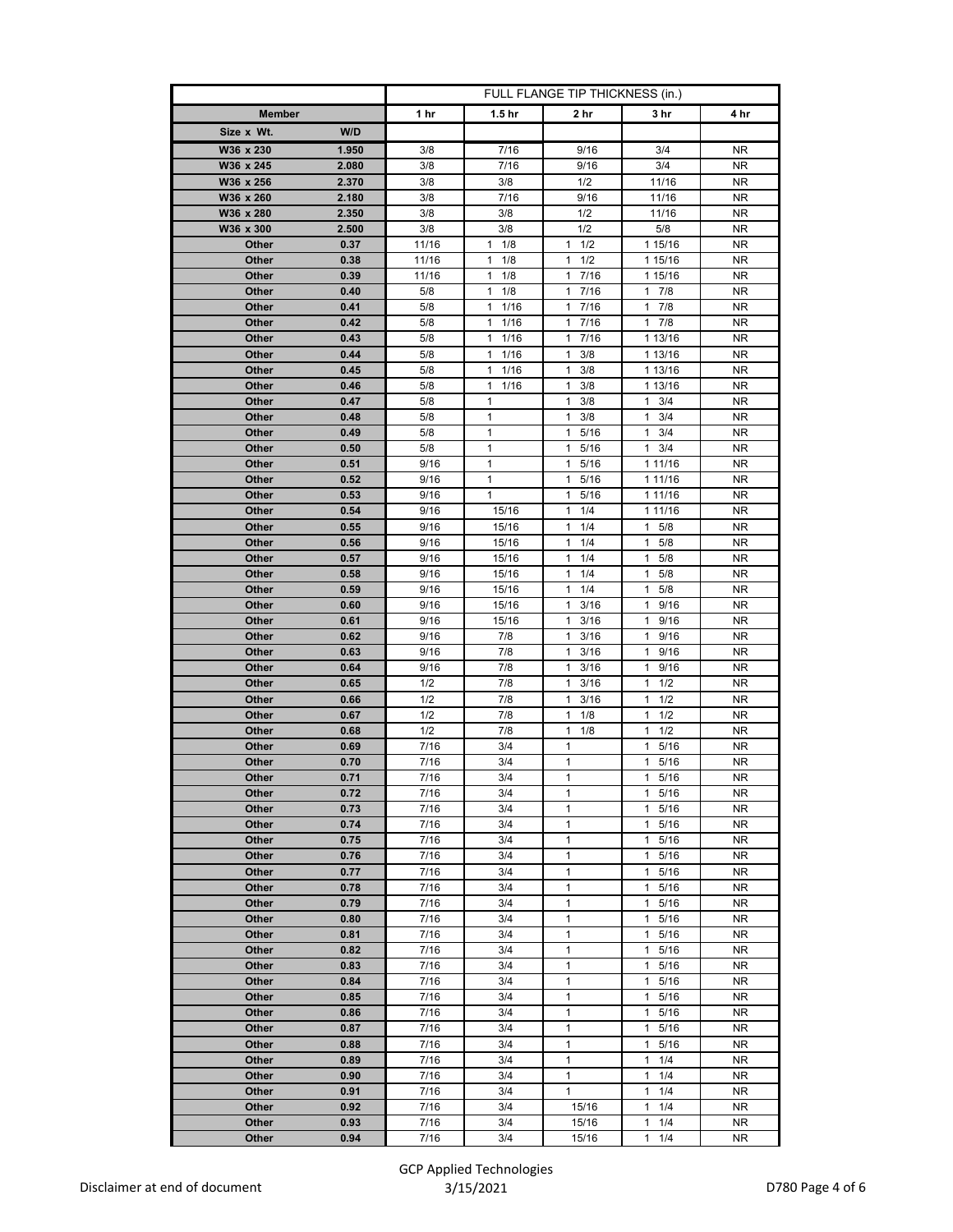|                |              | FULL FLANGE TIP THICKNESS (in.) |                   |                |                                            |                        |
|----------------|--------------|---------------------------------|-------------------|----------------|--------------------------------------------|------------------------|
| <b>Member</b>  |              | 1 hr                            | 1.5 <sub>hr</sub> | 2 hr           | 3 hr                                       | 4 hr                   |
| Size x Wt.     | W/D          |                                 |                   |                |                                            |                        |
| Other          | 0.95         | 7/16                            | 11/16             | 15/16          | $1 \t1/4$                                  | NR.                    |
| <b>Other</b>   | 0.96         | 7/16                            | 11/16             | 15/16          | 1/4<br>$\mathbf{1}$                        | <b>NR</b>              |
| Other          | 0.97         | 7/16                            | 11/16             | 15/16          | 3/16<br>$\mathbf{1}$                       | NR.                    |
| Other          | 0.98         | 7/16                            | 11/16             | 15/16          | 3/16<br>1                                  | NR                     |
| Other          | 0.99         | 7/16                            | 11/16             | 15/16          | $\mathbf{1}$<br>3/16                       | NR.                    |
| Other          | 1.00         | 7/16                            | 11/16             | 15/16          | 3/16<br>1                                  | NR.                    |
| Other          | 1.01         | 7/16                            | 11/16             | 15/16          | $1 \t3/16$                                 | NR.                    |
| Other          | 1.02         | 7/16                            | 11/16             | 15/16          | 1<br>3/16                                  | NR.                    |
| Other          | 1.03         | 7/16                            | 11/16             | 7/8            | 3/16<br>$\mathbf{1}$                       | NR.                    |
| Other          | 1.04         | 7/16                            | 11/16             | 7/8            | 3/16<br>1                                  | NR                     |
| Other          | 1.05         | 7/16                            | 11/16             | 7/8            | 1<br>3/16                                  | NR.                    |
| Other          | 1.06<br>1.07 | 3/8<br>3/8                      | 11/16<br>11/16    | 7/8<br>7/8     | $\mathbf{1}$<br>1/8<br>$\mathbf{1}$<br>1/8 | NR.<br>NR.             |
| Other<br>Other | 1.08         | 3/8                             | 11/16             | 7/8            | 1/8<br>1                                   | NR.                    |
| Other          | 1.09         | 3/8                             | 11/16             | 7/8            | $\mathbf{1}$<br>1/8                        | NR.                    |
| Other          | 1.10         | 3/8                             | 11/16             | 7/8            | 1/8<br>1                                   | <b>NR</b>              |
| Other          | 1.11         | 3/8                             | 5/8               | 7/8            | 1/8<br>$\mathbf{1}$                        | NR.                    |
| Other          | 1.12         | 3/8                             | 5/8               | 7/8            | 1/8<br>1                                   | <b>NR</b>              |
| Other          | 1.13         | 3/8                             | 5/8               | 7/8            | $\mathbf{1}$<br>1/8                        | NR.                    |
| Other          | 1.14         | 3/8                             | 5/8               | 7/8            | 1/8<br>1                                   | NR.                    |
| Other          | 1.15         | 3/8                             | 5/8               | 13/16          | 1/8<br>1                                   | <b>NR</b>              |
| Other          | 1.16         | 3/8                             | 5/8               | 13/16          | 1<br>1/16                                  | ΝR                     |
| Other          | 1.17         | 3/8                             | 5/8               | 13/16          | 1/16<br>1                                  | NR                     |
| Other          | 1.18         | 3/8                             | 5/8               | 13/16          | $1 \t1/16$                                 | NR.                    |
| Other          | 1.19         | 3/8                             | 5/8               | 13/16          | 1/16<br>1                                  | ΝR                     |
| Other          | 1.20         | 3/8                             | 5/8               | 13/16          | 1/16<br>1                                  | NR                     |
| Other          | 1.21         | 3/8                             | 5/8               | 13/16          | 1/16<br>$\mathbf{1}$                       | NR.                    |
| Other          | 1.22         | 3/8                             | 5/8               | 13/16          | $1 \t1/16$                                 | NR                     |
| Other          | 1.23<br>1.24 | 3/8<br>3/8                      | 5/8<br>5/8        | 13/16          | $1 \t1/16$<br>$\mathbf{1}$<br>1/16         | NR<br>NR.              |
| Other<br>Other | 1.25         | 3/8                             | 5/8               | 13/16<br>13/16 | $1 \t1/16$                                 | NR.                    |
| Other          | 1.26         | 3/8                             | 5/8               | 13/16          | $1 \t1/16$                                 | NR                     |
| Other          | 1.27         | 3/8                             | 5/8               | 13/16          | $\mathbf{1}$                               | NR.                    |
| Other          | 1.28         | 3/8                             | 5/8               | 13/16          | $\mathbf{1}$                               | NR.                    |
| Other          | 1.29         | 3/8                             | 5/8               | 13/16          | 1                                          | NR.                    |
| Other          | 1.30         | 3/8                             | 9/16              | 3/4            | $\mathbf{1}$                               | NR.                    |
| Other          | 1.31         | 3/8                             | 9/16              | 3/4            | $\mathbf{1}$                               | NR.                    |
| Other          | 1.32         | 3/8                             | 9/16              | 3/4            | $\mathbf{1}$                               | NR.                    |
| Other          | 1.33         | 3/8                             | 9/16              | 3/4            | 1                                          | NR.                    |
| Other          | 1.34         | 3/8                             | 9/16              | 3/4            | $\mathbf{1}$                               | NR.                    |
| Other          | 1.35         | 3/8                             | 9/16              | 3/4            | 1                                          | NR                     |
| Other          | 1.36         | 3/8                             | 9/16              | 3/4            | 1                                          | NR.                    |
| Other<br>Other | 1.37<br>1.38 | 3/8<br>3/8                      | 9/16<br>9/16      | 3/4<br>3/4     | $\mathbf{1}$<br>$\mathbf{1}$               | <b>NR</b><br><b>NR</b> |
| Other          | 1.39         | 3/8                             | 9/16              | 3/4            | 15/16                                      | NR.                    |
| Other          | 1.40         | 3/8                             | 9/16              | 3/4            | 15/16                                      | NR.                    |
| Other          | 1.41         | 3/8                             | 9/16              | 3/4            | 15/16                                      | NR                     |
| Other          | 1.42         | 3/8                             | 9/16              | 3/4            | 15/16                                      | NR.                    |
| Other          | 1.43         | 3/8                             | 9/16              | 3/4            | 15/16                                      | <b>NR</b>              |
| Other          | 1.44         | 3/8                             | 9/16              | 3/4            | 15/16                                      | NR.                    |
| Other          | 1.45         | 3/8                             | 9/16              | 3/4            | 15/16                                      | NR.                    |
| Other          | 1.46         | 3/8                             | 9/16              | 3/4            | 15/16                                      | <b>NR</b>              |
| Other          | 1.47         | 3/8                             | 9/16              | 11/16          | 15/16                                      | NR.                    |
| Other          | 1.48         | 3/8                             | 9/16              | 11/16          | 15/16                                      | NR.                    |
| Other          | 1.49         | 3/8                             | 9/16              | 11/16          | 15/16                                      | NR.                    |
| Other          | 1.50         | 3/8                             | 9/16              | 11/16          | 15/16                                      | NR.                    |
| Other          | 1.51         | 3/8                             | 9/16              | 11/16          | 15/16                                      | NR.                    |
| Other          | 1.52<br>1.53 | 3/8                             | 9/16<br>1/2       | 11/16          | 15/16                                      | NR.<br>NR.             |
| Other<br>Other | 1.54         | 3/8<br>3/8                      | 1/2               | 11/16<br>11/16 | 7/8<br>7/8                                 | NR.                    |
| Other          | 1.55         | 3/8                             | 1/2               | 11/16          | 7/8                                        | NR                     |
| Other          | 1.56         | 3/8                             | 1/2               | 11/16          | 7/8                                        | <b>NR</b>              |
| Other          | 1.57         | 3/8                             | 1/2               | 11/16          | 7/8                                        | NR.                    |
| Other          | 1.58         | 3/8                             | 1/2               | 11/16          | 7/8                                        | NR                     |